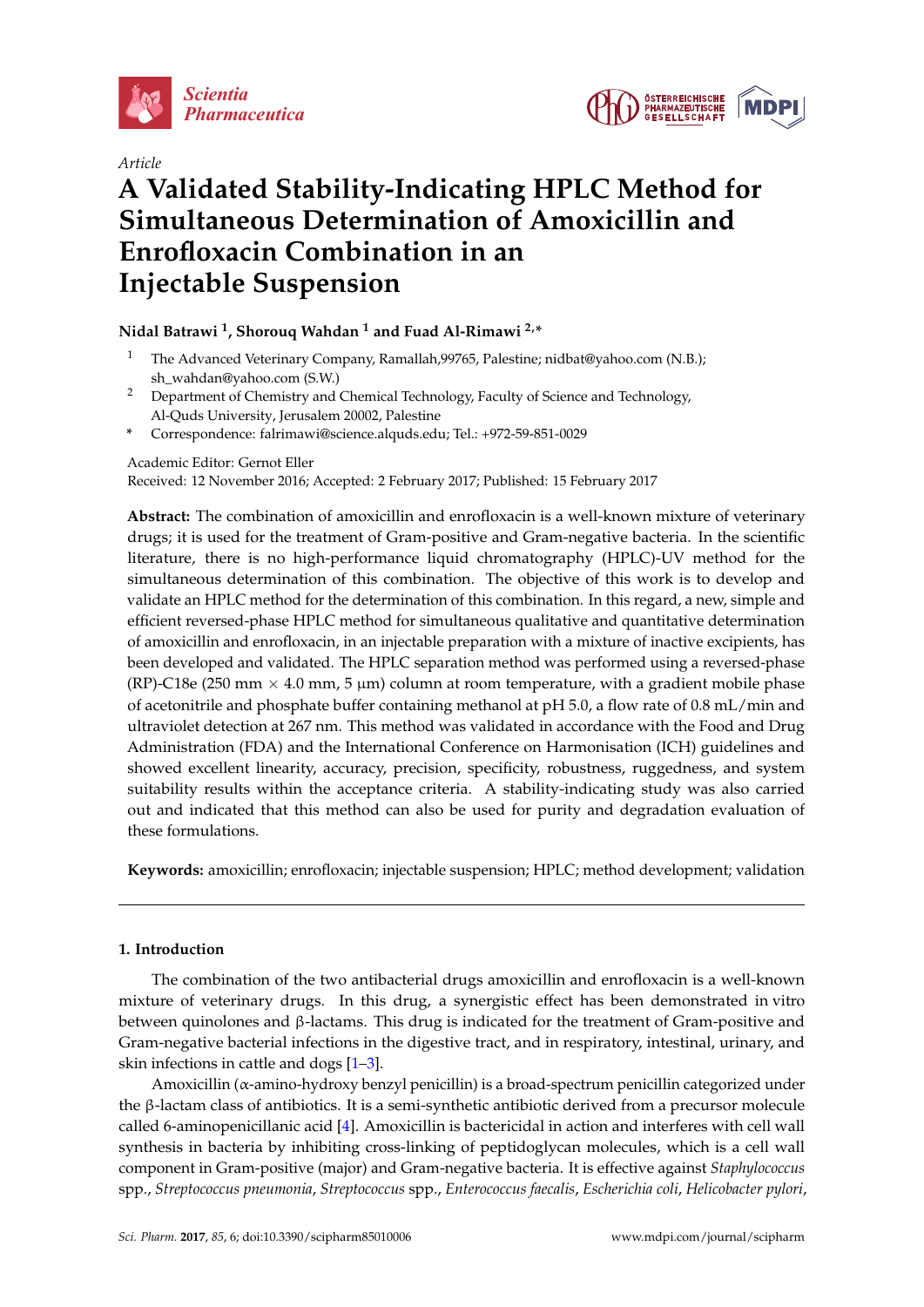Neisseria gonorrhoeae, Haemophilus influenza, Proteus mirabilis [\[4\]](#page-7-1). Enrofloxacin is a quinolone carboxylic acid derivative with antimicrobial action. It is effective against a broad spectrum of Gram-negative bacteria and is indicated for infections of the respiratory, gastrointestinal and urinary tracts in cattle, pigs and poultry. Enrofloxacin is bactericidal through the inhibition of DNA-gyrase [\[5\]](#page-7-2). The structure of amoxicillin trihydrate and enrofloxacin is shown in Figure [1.](#page-1-0) in Figure 1.

<span id="page-1-0"></span>

**Figure 1.** Chemical structure of amoxicillin and enrofloxacin. **Figure 1.** Chemical structure of amoxicillin and enrofloxacin.

In the literature, there are many analytical methods for the individual determination of In the literature, there are many analytical methods for the individual determination of amoxicillin amoxicillin trihydrate or enrofloxacin [4–14], but not for both of them simultaneously, by trihydrate or enrofloxacin [\[4–](#page-7-1)[14\]](#page-7-3), but not for both of them simultaneously, by high-performance liquid high-performance liquid chromatography (HPLC)-UV. The objective of this study was therefore to chromatography (HPLC)-UV. The objective of this study was therefore to develop and validate a simple develop and validate a simple reverse-phase (RP)-HPLC method using a UV-PDA (photodiode reverse-phase (RP)-HPLC method using a UV-PDA (photodiode array) detector to simultaneously array) detector to simultaneously quantify amoxicillin and enrofloxacin. This method can be used quantify amoxicillin and enrofloxacin. This method can be used for the assay of both active ingredients for the assay of both active ingredients in a single run. In addition, the method is stability-indicating, in a single run. In addition, the method is stability-indicating, which provides a high degree of which provides a high degree of analytical confidence, and it can specifically detect any degradation analytical confidence, and it can specifically detect any degradation product that may be produced during the study of stability or during its shelf life. This method was validated in accordance with validated in accordance with the requirements of Food and Drug Administration (FDA) and thr the requirements of Food and Drug Administration (FDA) and thr International Conference on<br>Harmonisation (ICH) widelines [15–19] Harmonisation (ICH) guidelines [\[15](#page-7-4)[–19\]](#page-7-5).

# **2. Materials and Methods 2. Materials and Methods**

# *2.1. Instrumentation 2.1. Instrumentation*

Chromatographic analysis was carried out using Dionex-Ultimate 3000 HPLC system equipped Chromatographic analysis was carried out using Dionex-Ultimate 3000 HPLC system equipped with LPG-3400SD pump, WPS-3000SL autosampler, TCC-3000 column oven, and DAD-3000 UV-VIS with LPG-3400SD pump, WPS-3000SL autosampler, TCC-3000 column oven, and DAD-3000 UV-VIS diode array detector (Thermo Fisher Scientific, Waltham, MA, USA). Chromeleon Data system diode array detector (Thermo Fisher Scientific, Waltham, MA, USA). Chromeleon Data system Software (Version 6.80 DU10A Build 2826 (171948) Thermo Fisher Scientific) was used for data acquisition and mathematical calculations.

#### *2.2. Materials and Reagents 2.2. Materials and Reagents*

Amoxicillin and enrofloxacin active ingredients as reference standards were purchased from Amoxicillin and enrofloxacin active ingredients as reference standards were purchased from USP (Rockville, MD, USA). The injectable dosage form amoxicillin (as trihydrate) 100 mg per mL and enrofloxacin 50 mg per mL was formulated in house in R&D laboratory of the company. The methanol and acetonitrile used were of HPLC grade and obtained from Merck (Darmstat, Germany). Water for HPLC analysis was obtained by double distillation prepared by Aquatron equipment model A 4000D (Bibby Sterilin Ltd., Stone, UK). Other reagents such as potassium dihydrogen phosphate, phosphoric acid, hydrochloric acid, sodium hydroxide, and hydrogen peroxide were purchased from Merck (Darmstat, Germany), Sigma Aldrich (Billerica, MA, USA) and J. T. Baker (Phillipsburg, NJ, USA).

#### <span id="page-1-1"></span>(Phillipsburg, NJ, USA). *2.3. Chromatographic Conditions*

Buffer and acetonitrile were used in the preparation of the diluent (75% Buffer: 25% Acetonitrile) and the mobile phase was run as gradient elution as follows: 95% buffer was run for one minute and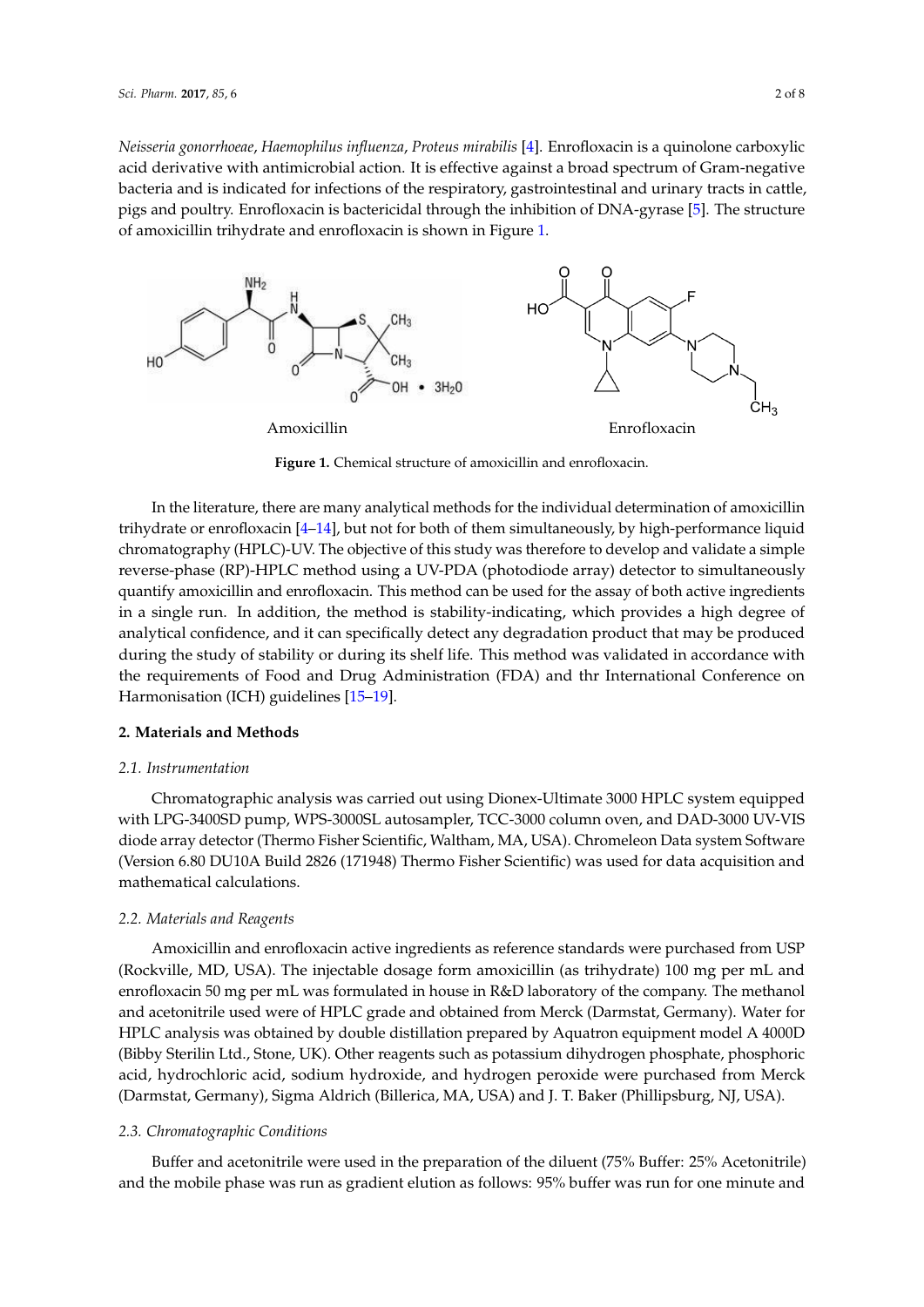then descended to 75% in one minute, and stayed there for six minutes, and then back to the initial conditions (95% buffer) in five minutes, so 13 min is needed for complete elution of the two drugs and degradation products. The HPLC system was equilibrated for five minutes with the initial conditions (95% buffer) before injecting next sample.

The buffer used was prepared by mixing 75 mL methanol with 425 mL of 0.02 M KH<sub>2</sub>PO<sub>4</sub>, then adjusted to pH 5.0 with 2 M H<sub>3</sub>PO<sub>4</sub>. The chromatographic conditions were run as follows: flow rate: 0.8 mL/min, wavelength: 267 nm, column temperature: 25 ◦C, injection volume: 20 µL.

#### *2.4. Preparation of Standard Solution*

A standard solution of amoxicillin (0.8 mg/mL) and enrofloxacin (0.4 mg/mL) was prepared by dissolving an accurately weighed amount of amoxicillin trihydrate (114.8 mg which is equivalent to 100 mg amoxicillin) and 50 mg of enrofloxacin in 50 mL of 0.01 M HCl, then 10 mL of the resulting solution was diluted to 25 mL by the diluent.

### *2.5. Preparation of Sample Solution*

A sample solution from the suspension of amoxicillin and enrofloxacin was prepared with a concentration equivalent to that in standard solution (0.8 mg/mL of amoxicillin and 0.4 mg/mL of enrofloxacin) by transferring 2 mL of the suspension and about 200 mL of a mixture of 75% buffer and 25% acetonitrile into a 250-mL volumetric flask, the solution was sonicated with frequent shaking for five minutes, and then the volume was completed to mark by the same mixture.

#### *2.6. Method Validation*

The method was validated according to ICH and FDA guidelines for specificity, linearity, range, accuracy, precision, limit of detection (LOD)/limit of quantification (LOQ), ruggedness, and robustness [\[15–](#page-7-4)[19\]](#page-7-5).

# <span id="page-2-1"></span>2.6.1. Specificity

Forced degradation was carried by exposing samples of the drug substance and drug product to stress conditions of hydrolysis, oxidation, photo and thermal; the time and condition are illustrated in Table [1.](#page-2-0) Stressed samples were analyzed occasionally; related peaks were checked for the retention times, peaks interference, spectra purity and separation factors.

<span id="page-2-0"></span>

| <b>Stress Type</b> | Conditions                                            | Time    |
|--------------------|-------------------------------------------------------|---------|
| Acid hydrolysis    | $2$ mg/mL in 0.1 N HCl at RT                          | 4 h     |
| Base hydrolysis    | 2 mg/mL in 0.1 N (up to 1 N), NaOH at 65 $^{\circ}$ C | 7 days  |
| Oxidative/solution | 0.3% $H_2O_2$ ; at RT; protected from light           | 7 days  |
| Thermal            | $70^{\circ}$ C                                        | 3 weeks |
| Photo-degradation  | UV light                                              | 3 days  |

**Table 1.** Stress conditions applied for drug substance and drug product.

RT: room temperature.

#### 2.6.2. Linearity

To evaluate the linearity and range of the method, five different concentrations of amoxicillin (240, 320, 400, 480 and 560 µg/mL) and enrofloxacin (480, 640, 800, 960 and 1120 µg/mL) were prepared. Three injections from each concentration were analyzed under the same conditions.

#### 2.6.3. Accuracy and Precision

The accuracy and precision of the method were performed on three concentrations around the test concentration (80%, 100% and 120%) by nine determinations (three replicates of each concentration).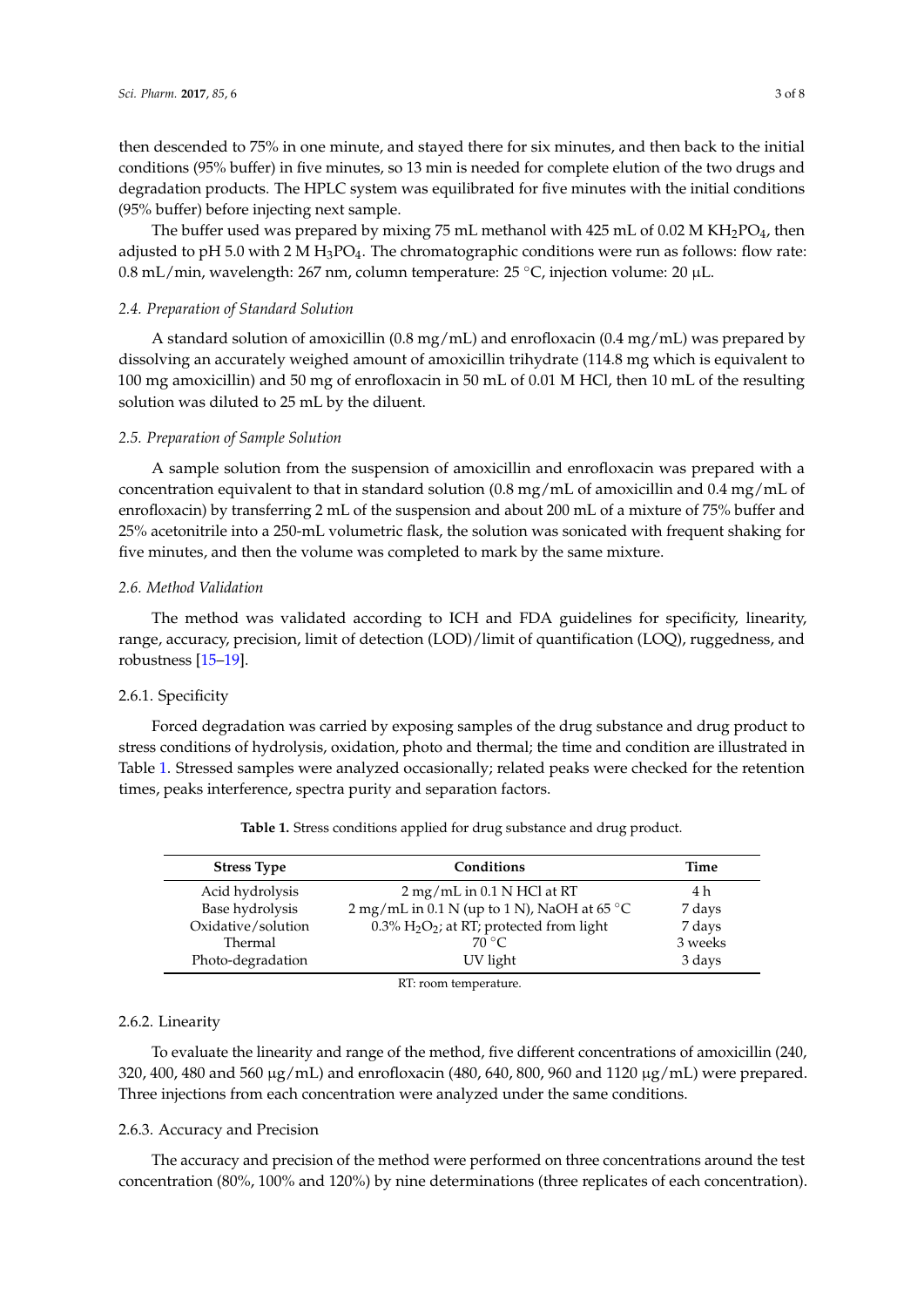The percentage recovery and relative standard deviation (RSD) were calculated for each of the replicate samples.

2.6.4. Limit of Detection and Limit of Quantification

LOD and LOQ of amoxicillin and enrofloxacin using this method was determined by analyzing different dilute solutions of amoxicillin and enrofloxacin, and measuring signal to noise ratio. The limit of detection is the concentration that gives a signal to noise ratio of  $\geq$ 3, while the limit of quantification in sample can be determined with acceptable precision and accuracy with a signal to noise ratio of  $\geq$ 10.

#### 2.6.5. Ruggedness and Robustness

The robustness of the method was determined by analyzing samples of the drug product and standard solution using minor changes of the method conditions: mobile phase pH, detection wavelength and flow rate. Ruggedness of the method was investigated by studying the effect of different elapsed assay times and different lab analysts on the method performance. The applied raggedness and robustness parameters are illustrated in Table [2.](#page-3-0)

<span id="page-3-0"></span>**Table 2.** The applied ruggedness and robustness conditions for the method of determination of amoxicillin and enrofloxacin.

| Robustness/Ruggedness Parameter | <b>Conditions Checked</b>                                                                                                                                |  |  |  |
|---------------------------------|----------------------------------------------------------------------------------------------------------------------------------------------------------|--|--|--|
| pH of the mobile phase          | 4.8, 5.0 & 5.2                                                                                                                                           |  |  |  |
| Detection wavelength            | 265, 267 and 269 nm                                                                                                                                      |  |  |  |
| Flow rate                       | $0.7, 0.8$ and $0.9$ mL/min                                                                                                                              |  |  |  |
| Elapsed assay times             | The same analyst analyzed the same trial in two<br>different days.<br>Same trial was analyzed at different times after preparing<br>the sample solution. |  |  |  |
| Different lab analysts          | Two lab analysts analyzed the same trial in the same day.                                                                                                |  |  |  |

# **3. Results and Discussion**

#### *3.1. Method Development*

Preliminary studies involved trying different stationary phases and testing several mobile phase compositions for the effective separation of amoxicillin and enrofloxacin. Method development started with testing three reversed-stationary phases (C4, C8, and C18 columns). Both analytes have retention using all these stationary phases, but for good separation of the two analytes and the degradation products as shown in Figure [2,](#page-4-0) stationary phase C18e (250 mm  $\times$  4.0 mm, 5 µm) was found to be the best one for optimum separation, as shown in Figure [2.](#page-4-0) Regarding the mobile phase, a mixture of acetonitrile and phosphate buffer containing methanol at pH 5.0 was tested both in isocratic and gradient elution. Isocratic elution was not successful for the separation of the two analytes and the degradation products even when using a high percentage of buffer. Therefore, the gradient elution was used and optimized as reported in Section [2.3.](#page-1-1) Regarding the pH of the buffer, different pH values were tested and we found that pH 5 was the best as it gave a better separation of the two analytes and degradation products. Different flow rates of 1.2, 1.0, and 0.8 mL/min were tested, and we found that 0.8 mL/min was the best one. Room temperature was good for this separation and so it was used in the whole separation. Ultraviolet detection at 267 nm was used as it was found to be the optimum wavelength for the two analytes (amoxicillin and enrofloxacin) as it gave a high signal-to-noise ratio and a high peak area for the two analytes. Using these conditions, good separation of the two analytes and the degradation products was obtained (see Figure [2\)](#page-4-0), and the diluent and placebo (mixture of excipients) did not show a response in the region of the analytes.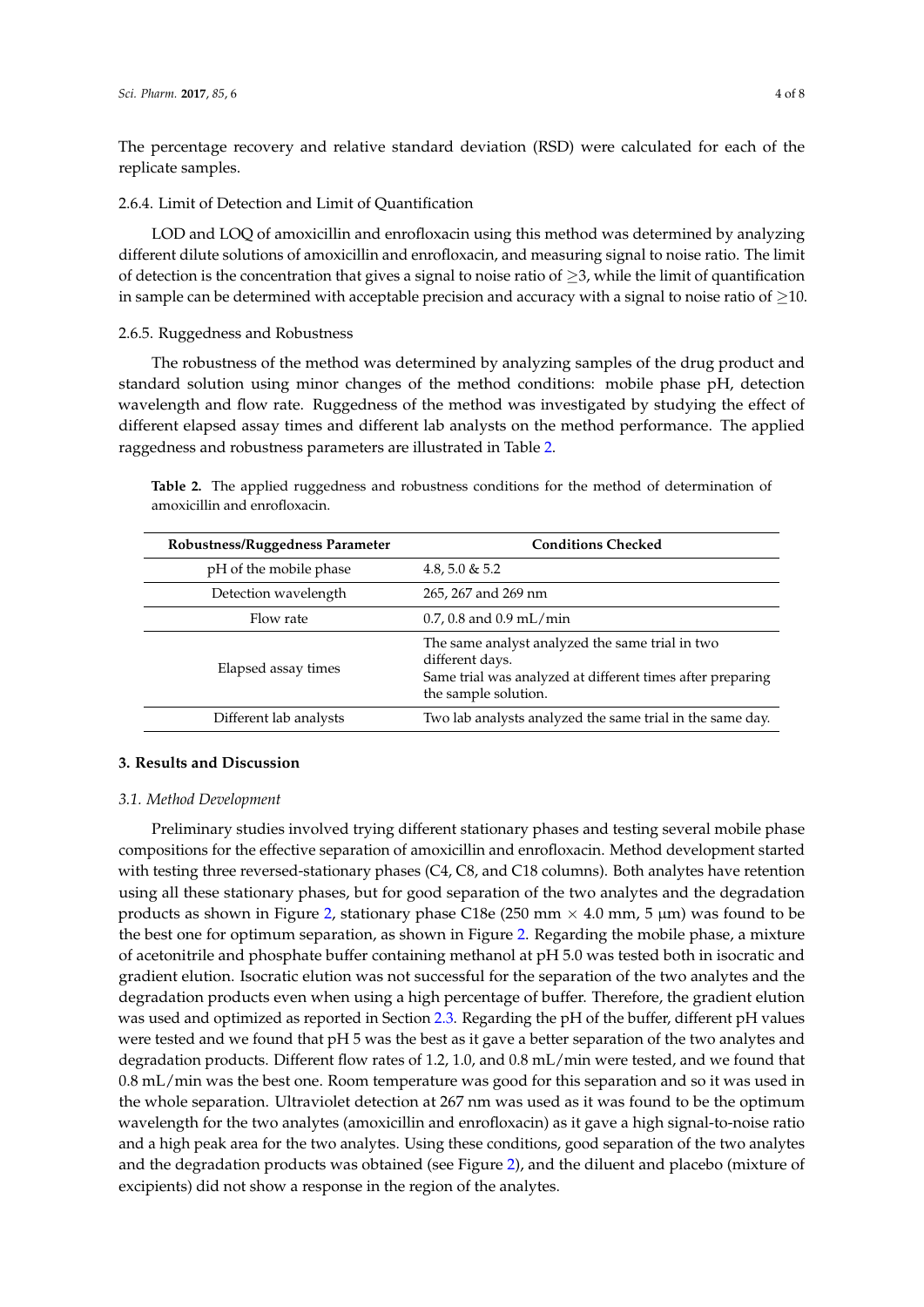<span id="page-4-0"></span>

**Figure 2.** Chromatogram of well-separated peaks of the active ingredients (amoxicillin and **Figure 2.** Chromatogram of well-separated peaks of the active ingredients (amoxicillin and enrofloxacin) and the degradative materials. Concentration of amoxicillin and enrofloxacin is  $0.8$  and  $0.4\,\mathrm{mg/mL}$ , 0.4 mg/mL, respectively. Degrade A and B are degradants from Amoxicillin. respectively. Degrade A and B are degradants from Amoxicillin.

# *3.2. Linearity and Range 3.2. Linearity and Range*

The linearity of the method was observed in the concentration range of 480  $\mu$ g/mL to 1120  $\mu$ g/mL for amoxicillin and 240  $\mu$ g/mL to 560  $\mu$ g/mL for enrofloxacin, demonstrating its suitability for analysis. The goodness of fit ( $R^2$ ) was found to be 0.9999 and 1.0000 for amoxicillin and enrofloxacin, respectively, indicating a linear relationship between the concentration of the analytes and the area under the peak.

#### and the area under the peak. *3.3. Specificity and Stability-Indicating Study*

Specificity is the ability of the analytical method to measure the active ingredient response in the presence of other excipients, impurities and any potential degradants. Forced degradation was carried out to evaluate the specificity and stability-indicating properties of the method, by exposing samples of the drug substance and the drug product to conditions of hydrolysis, oxidation, photo and samples of the drug substance and the drug product to conditions of hydrolysis, original photos of hydrolysis, o thermal stresses.

Stress testing of the drug product was performed to induce forced degradation and to identify the potential degradant products, the stability of the drug substance and also to validate the specificity of the analytical procedures. The stability-indicating study was performed under the various stress conditions mentioned in Section [2.6.1.](#page-2-1)

The acidic condition applied on the active drug substances for four hours induced the hydrolysis of amoxicillin, causing an assay loss of about 26% and degradative materials (A) and (B) of about 17% and 7.5%, respectively, while no degradation was observed for enrofloxacin. There was no evidence of degradation of the drug substances when exposed to alkaline- and oxidative-type stresses. There was no evidence of degradation of the drug product when exposed to thermal, oxidative and photo stress conditions. stress conditions.

The results showed no interference between the chromatographic peaks of amoxicillin and enrofloxacin and the excipients, impurities and degradation products under the various stress conditions (Figure [2\)](#page-4-0). The spectra of all the peaks were checked using PDA, showing perfect purity.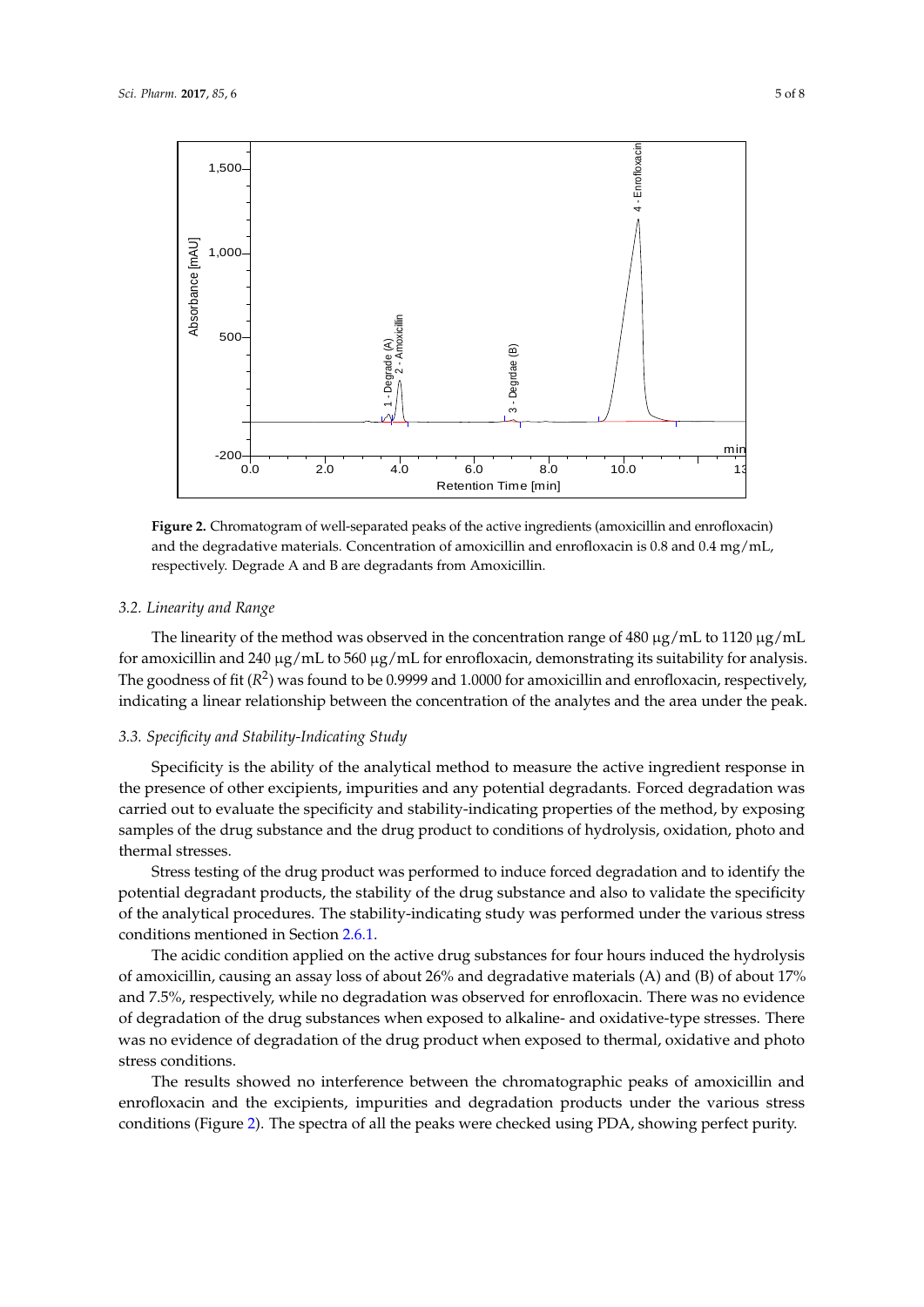## *3.4. Accuracy and Precision*

The results of accuracy and precision testing showed that the method is accurate and precise within the acceptable limits. The percentage recovery and RSD were calculated for both active ingredients, amoxicillin and enrofloxacin, and all the results were within the limits. Acceptable accuracy was within the range of 98.0% to 102.0% recovery, and the precision of the %RSD was not more than 2.0%, as demonstrated in Table [3.](#page-5-0)

<span id="page-5-0"></span>

| (A)            |                  |          |         |                           |          |         |           |  |  |  |
|----------------|------------------|----------|---------|---------------------------|----------|---------|-----------|--|--|--|
| Amoxicillin    | Sample Peak Area |          |         | <b>Standard Peak Area</b> |          |         | Assay (%) |  |  |  |
| Sample No.     | inj#1            | inj#2    | Average | inj#1                     | $inj$ #2 | Average |           |  |  |  |
| 80%            |                  |          |         |                           |          |         |           |  |  |  |
| $\mathbf{1}$   | 43.30            | 43.30    | 43.30   | 43.30                     | 43.30    | 43.30   | 100.00    |  |  |  |
| $\overline{2}$ | 42.70            | 42.70    | 42.70   |                           |          |         | 98.61     |  |  |  |
| 3              | 43.10            | 43.10    | 43.10   |                           |          |         | 99.54     |  |  |  |
| 100%           |                  |          |         |                           |          |         |           |  |  |  |
| $\mathbf{1}$   | 53.80            | 53.70    | 53.75   | 53.00                     | 53.50    | 53.25   | 100.94    |  |  |  |
| $\overline{c}$ | 54.10            | 54.10    | 54.10   |                           |          |         | 101.60    |  |  |  |
| 3              | 53.40            | 53.30    | 53.35   |                           |          |         | 100.19    |  |  |  |
| 120%           |                  |          |         |                           |          |         |           |  |  |  |
| $\,1$          | 63.90            | 63.90    | 63.90   | 63.60                     | 63.00    | 63.30   | 100.95    |  |  |  |
| $\overline{2}$ | 63.80            | 63.80    | 63.80   |                           |          |         | 100.79    |  |  |  |
| 3              | 64.00            | 64.10    | 64.05   |                           |          |         | 101.18    |  |  |  |
| Mean           |                  |          |         |                           |          |         | 100.42    |  |  |  |
| <b>SD</b>      |                  |          |         |                           |          |         | 0.93      |  |  |  |
| <b>RSD</b>     |                  |          |         |                           |          |         | 0.93      |  |  |  |
|                | (B)              |          |         |                           |          |         |           |  |  |  |
| Enrofloxacin   | Sample Peak Area |          |         | <b>Standard Peak Area</b> |          |         |           |  |  |  |
| Sample No.     | inj#1            | $inj$ #2 | Average | inj#1                     | $inj$ #2 | Average |           |  |  |  |
| 80%            |                  |          |         |                           |          |         |           |  |  |  |
| $\mathbf{1}$   | 519.80           | 519.00   | 519.40  | 511.40                    | 513.40   | 512.40  | 101.37    |  |  |  |
| $\overline{c}$ | 512.00           | 512.20   | 512.10  |                           |          |         | 99.94     |  |  |  |
| 3              | 517.30           | 518.30   | 517.80  |                           |          |         | 101.05    |  |  |  |
| 100%           |                  |          |         |                           |          |         |           |  |  |  |
| $\mathbf{1}$   | 667.50           | 668.30   | 667.90  | 655.50                    | 656.10   | 655.80  | 101.85    |  |  |  |
| $\overline{2}$ | 674.30           | 673.60   | 673.95  |                           |          |         | 102.77    |  |  |  |
| 3              | 664.30           | 666.90   | 665.60  |                           |          |         | 101.49    |  |  |  |
| 120%           |                  |          |         |                           |          |         |           |  |  |  |
| $\mathbf{1}$   | 789.60           | 791.40   | 790.50  | 788.20                    | 782.90   | 785.55  | 100.63    |  |  |  |
| $\overline{c}$ | 794.90           | 795.90   | 795.40  |                           |          |         | 101.25    |  |  |  |
| 3              | 799.10           | 798.10   | 798.60  |                           |          |         | 101.66    |  |  |  |
| Mean           |                  |          |         |                           |          |         | 101.33    |  |  |  |
| <b>SD</b>      |                  |          |         |                           |          |         | 0.79      |  |  |  |
| <b>RSD</b>     |                  |          |         |                           |          |         | 0.78      |  |  |  |

**Table 3.** Accuracy and precision results of amoxicillin (A) and enrofloxacin (B).

Inj: injection; RSD: relative standard deviation.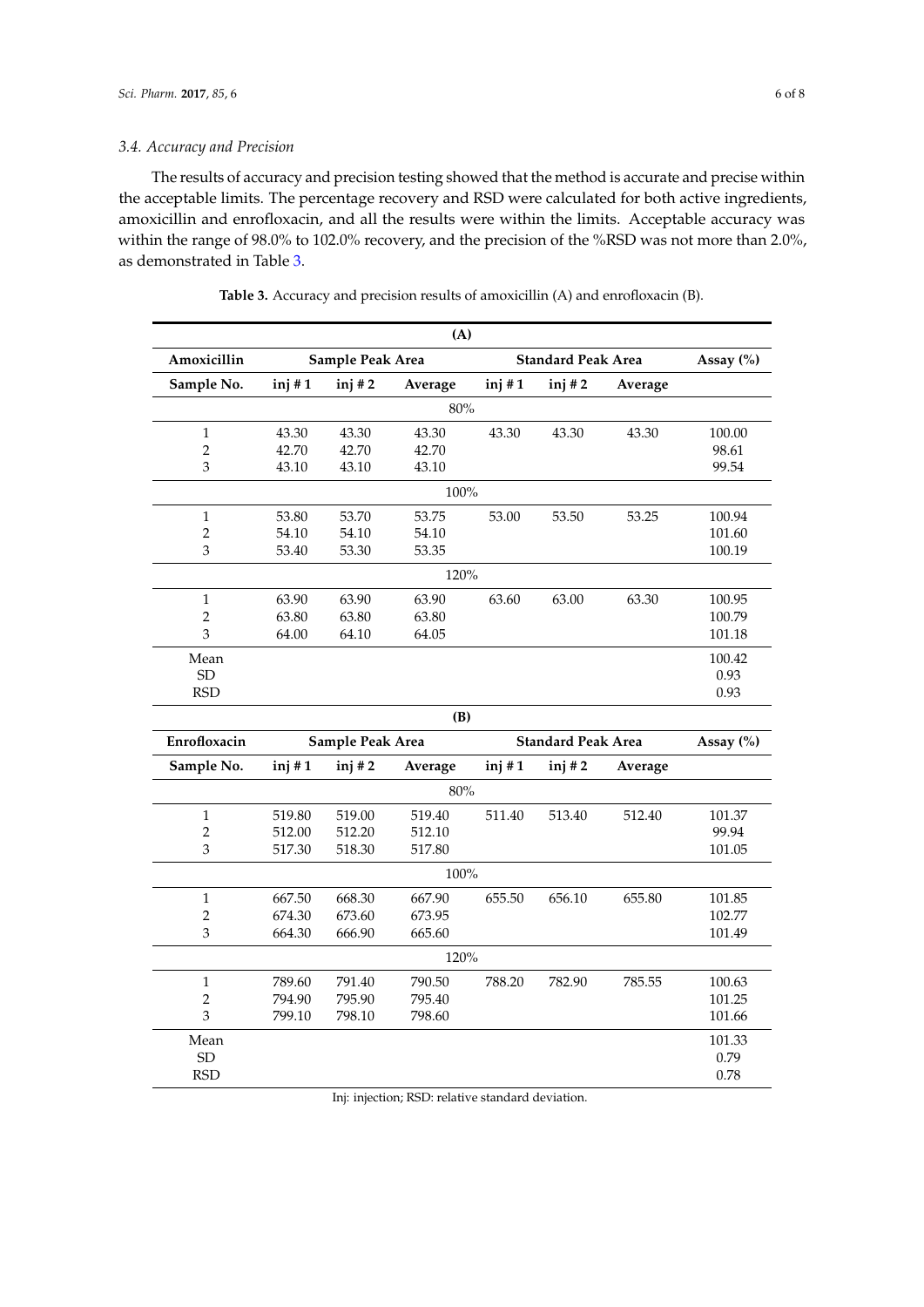#### *3.5. Ruggedness and Robustness*

The ruggedness and robustness of the method were examined using the minor modifications detailed in Table [2.](#page-3-0) The data obtained indicated that minor modifications of the experimental parameters do not affect the assay and its ability to accurately and precisely detect/quantify the active ingredients.

#### *3.6. Limit of Detection and Limit of Quantification*

The limit of detection is the lowest amount of analyte in a sample that can be detected, but not necessarily quantitated. It may be expressed as a concentration that gives a signal-to-noise ratio of approximately 3:1. The limit of quantification is the lowest amount of analyte in a sample that can be quantitatively determined with suitable accuracy and precision, with a signal-to-noise ratio of approximately 10:1. The method showed LOQs of 6.9 and 0.24 mg/L for amoxicillin and enrofloxacin, respectively; and LODs of 2.0 and 0.074 mg/L for amoxicillin and enrofloxacin, respectively.

#### *3.7. System Suitability*

System suitability parameters were measured to verify the system, method, and column performance by evaluation of the column efficiency and the ability to separate peaks. Column efficiency is usually represented by the number of theoretical plates for each peak. According to FDA regulations, the number of theoretical plates for each peak must not be less than 1000 to have good separation [\[15\]](#page-7-4). In addition to the theoretical plates, the tailing factor is another parameter of system suitability which reflects the symmetry of the peak. The peak should be symmetrical with minimal peak broadening or fronting, which should be less than 2.0 according to FDA regulations [\[15\]](#page-7-4). The resolution between the adjacent peaks is another parameter of system suitability where good resolution is required to obtain good separation of the adjacent peaks. According to the FDA regulations, resolution should be not less than 1.5 [\[15\]](#page-7-4).

The current method shows that all the values for the system suitability parameters are within the acceptable limits. The column efficiencies were 9671 and 3372 theoretical plates for amoxicillin and enrofloxacin, respectively. The tailing factors were 1.11 and 0.93 for amoxicillin and enrofloxacin, respectively. The resolution between amoxicillin and enrofloxacin was 3.8.

#### **4. Conclusions**

A simple, accurate, and precise stability-indicating HPLC method was developed and validated for routine qualitative and quantitative analysis of amoxicillin and enrofloxacin in an injectable formulation.

The method is stability-indicating, and therefore qualified and reliable for demonstrating and detecting any expected change or degradation in the drug product during stability studies. The method is robust and rugged enough to reproduce accurate and precise results under different method conditions.

**Acknowledgments:** The authors are thankful to The Advanced Veterinary Manufacturing Company (Palestine) for supporting this research.

**Author Contributions:** N.B. and F.A.-R. conceived and designed the experiments; S.W. performed the experiments; N.B. and F.A.-R. analyzed the data; S.W., and F.A.-R. contributed reagents/materials/analysis tools; N.B. and F.A.-R. wrote the paper.

**Conflicts of Interest:** The authors declare no conflict of interest. The founding sponsors had no role in the design of the study; in the collection, analyses, or interpretation of data; in the writing of the manuscript, and in the decision to publish the results.

#### **References**

- <span id="page-6-0"></span>1. Sarkozy, G. Quinolones: A class of antimicrobial agents. *Vet. Med. Czech* **2001**, *46*, 257–274.
- 2. Khan, C.M. *The Merck Veterinary Manual*, 9th ed.; Merck: Whitehouse Station, NJ, USA, 2005.